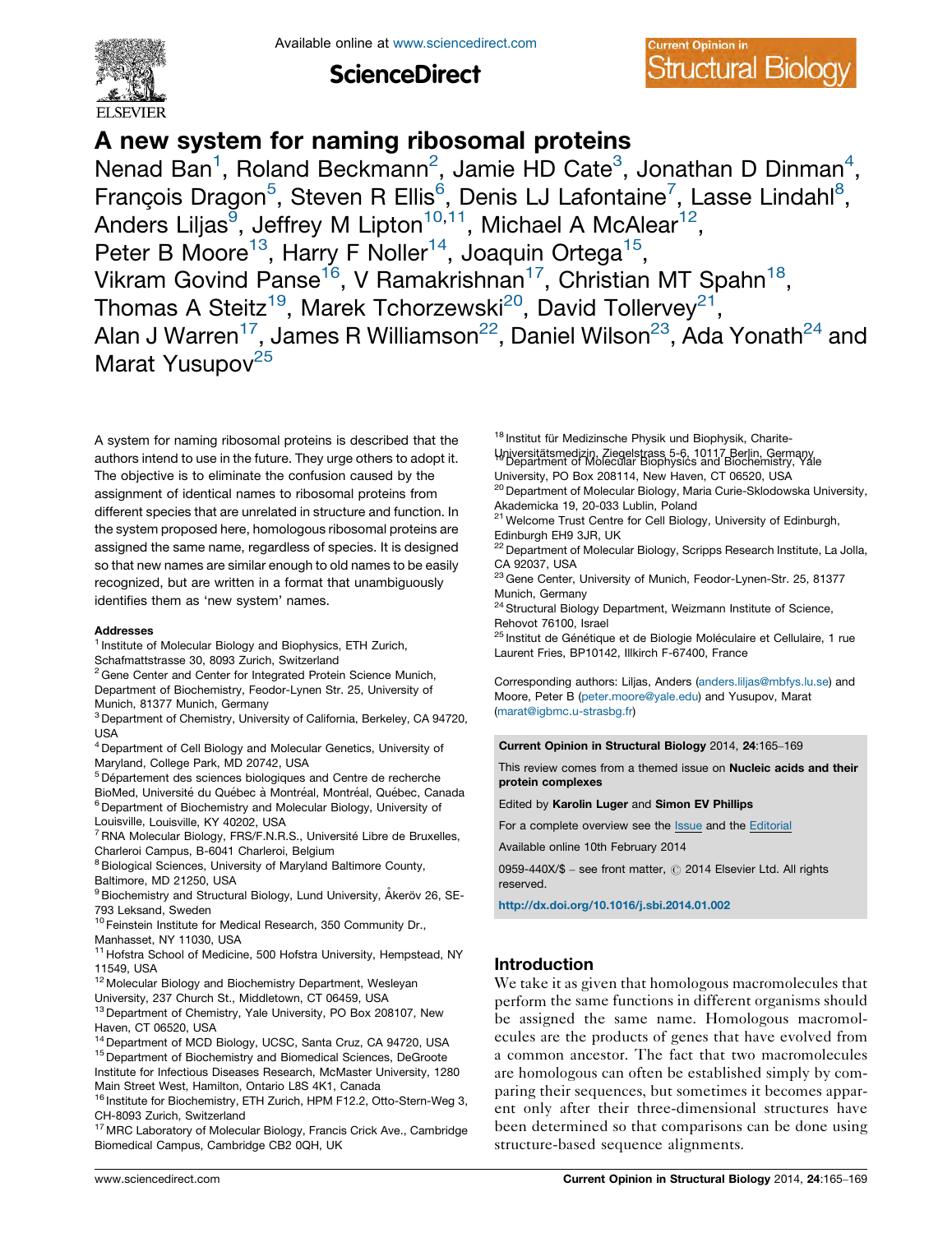It has long been a challenge to devise a system for naming ribosomal proteins that respects this principle. The reason is that the characterization of ribosomal proteins began in the 1960s, at a time when there were no structures and the only way to obtain protein sequences was by sequencing them directly, an enterprise that in those days could consume hundreds of milligrams of pure protein and many man years of labor. By the time enough sequences had been obtained to begin identifying homologies, several different conventions for naming ribosomal proteins had become embedded in the literature.

Here we propose a new naming system that we hope will ultimately replace its predecessors. We know that at first many will be disinclined to use it because they find it disruptive, but we hope that the logic behind it will ultimately carry the day. We view this as a sensible next step in a process that has been moving forward for over 40 years.

## The proposal and its historical background The origins of the naming problem

The naming of ribosomal proteins first emerged as a problem in the mid-1960s, when several groups began purifying and characterizing the ribosomal proteins from Escherichia coli. Each laboratory devised its own naming system, which made it hard even for members of that ingroup to make sense of the data being published, let alone for anyone else. That chaos ended in 1971 when a standard experimental method for identifying these proteins was agreed upon, as well as a naming system [\[1](#page-4-0)]. Henceforth, ribosomal proteins from the small subunit would bear names having the form SX, where X is an integer, and ribosomal proteins from the large subunit would be designated LY, where Y is an integer.

The ribosomal proteins from E. coli were the first to be fully sequenced, and later on, as sequences for the ribosomal proteins from other eubacterial species accumulated, it became obvious that they all have homologs in E. coli. Thus the naming system devised for E. coli could be used for those molecules too. This practice was validated decades later when atomic resolution crystal structures appeared for the ribosomes and ribosomal subunits from E. coli [[2\]](#page-4-0), Thermus thermophilus [\[3,4\]](#page-4-0), and Deinococcus radiodurans [\[5](#page-4-0)], all of which are eubacteria. As expected, ribosomal proteins that had been identified by sequence as homologs turned out to have similar three-dimensional structures, and to bind to their respective ribosomes in equivalent locations and in the same way. They are functionally equivalent.

By the mid-1980s, it was obvious that the protein-naming problem that had plagued the part of the ribosome community interested in  $E$ . *coli* in the 1960s was fast becoming an even larger issue for those concerned with archaeal and eukaryotic ribosomal proteins. Not surprisingly, names were being assigned to these proteins before their sequences were determined, and unfortunately, those names usually had the form SX or LY, with a prefix sometimes added to identify the species of origin. In many instances, at the time names were assigned, the proteins in question were nothing more than spots on a two-dimensional gel as far as biochemists were concerned. Furthermore several different naming systems were developed for yeast ribosomal proteins, a sad echo of the situation that had prevailed in the E. coli community a decade or two earlier. The probability that two proteins having the same 'S' or 'L' name that had been obtained from different species within either kingdom would be homologous was modest. The probability that either would be homologous to the eubacterial ribosomal protein of the same name, if there was one, was next to none. Nevertheless, almost as soon as sequences became available it became clear that the ribosomal proteins obtained from different archaea are homologous, as are the ribosomal proteins isolated from different eukaryotes.

## Progress towards a rational naming system

By the late 1980s, the number of sequences for ribosomal proteins available had become large enough so that homologies could be confidently identified across kingdom boundaries. In 1989, Wittmann-Liebold and her collaborators published the results of an extensive set of crosskingdom sequence comparisons [\[6](#page-4-0)]. Their work demonstrated that a substantial fraction of the ribosomal proteins from the archaean Haloarcula marismortui are homologous to ribosomal proteins from the eubacterium E. coli, and that the rest appeared to be homologous to eukaryotic ribosomal proteins. They proposed that in the future, the ribosomal proteins from  $H$ . marismortui that have eubacterial homologs be designated using the names of their eubacterial homologs. Six years later, the results of an even more comprehensive set of sequence comparisons appeared that confirmed the Berlin group's conclusions about  $H$ . *marismortui*, identified the rat homologs of all the ribosomal proteins from that organism that lack eubacterial homologs, identified the rat ribosomal proteins that have eubacterial homologs, and related the ribosomal proteins of yeast to those of the rat [\[7](#page-4-0)]. Not long thereafter a new naming system for yeast ribosomal proteins (Saccharomyces cerevisiae) was proposed that assigned yeast proteins the same names as their rat homologs to the maximum extent possible. This effectively ended many of the naming problems that had grown up in the eukaryotic literature; it was a major step forward [[8\]](#page-4-0).

In 2000, the Yale group that solved the crystal structure of the large ribosomal subunit from H. marismortui had to take a stand on the way archaeal ribosomal proteins are named  $[9]$  $[9]$ . They elected to use E. coli names for the proteins in their structure Wittmann-Liebold's group had determined are homologous to E. coli proteins, and to use rat names for the rest, as both Wittmann-Liebold and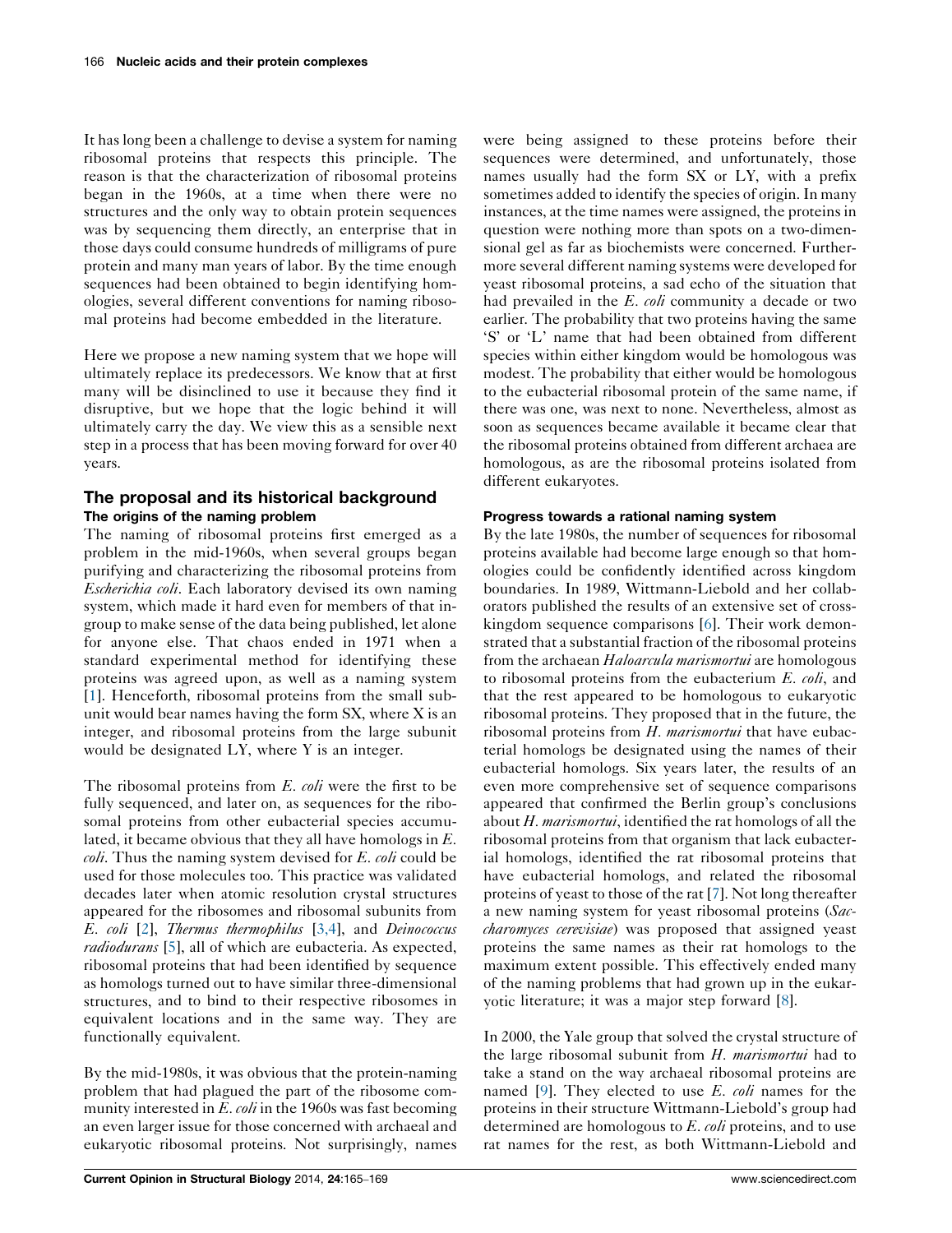Wool had suggested earlier. The objective was to make it easy for readers to access the literature relevant to those proteins, most of which describes work done with proteins that were not obtained from H. marismortui.

The same problem rose again in 2011, when the first atomic resolution crystal structures appeared for eukaryotic ribosomes [10–[12](#page-4-0)]. Here there was a parting of the ways. The group in Zurich elected to use the names that had been assigned the proteins in their particles by those who had annotated the genome sequence of the organism from which their particles came (Tetrahymena thermophila); they are yeast-like. The group in Strasbourg took an approach similar to that followed earlier by the Yale group. They used  $E.$  coli names to designate the proteins in the structure they had obtained for the S. cerevisiae ribosome that have eubacterial homologs, and used Mager et al. [\[8](#page-4-0)] names for the rest. Their rationale was clear. Their structure had eliminated any uncertainties there might still have been about homologies between the ribosomal proteins from yeast and E. coli.

#### Development of a proposal for a new naming system

In a review published in 2012, the Strasbourg group proposed that all ribosomal proteins be named using the approach they had taken to naming proteins in the yeast ribosome  $[13]$  $[13]$ . Their proposal is the basis for the one being advanced here. The introduction for the section of Current Opinion in Structural Biology in which the Strasbourg review appeared, which was written by AL and PBM, invited readers to post comments about the Strasbourg proposal on a blog maintained by the publisher. A modest number of comments were received, and they were all supportive.

The Strasbourg proposal was discussed at the ribosome meeting held in Napa, CA, in the summer of 2013. It was there that the idea emerged of adding a letter prefix before protein names (see below). However, those discussions revealed that any proposal for renaming ribosomal proteins was likely to be resisted by at least some members of the eukaryotic ribosome community, which was poorly represented at the meeting. Later that summer an effort was made to reach out to that community by email. (We thank Jonathan Warner for doing the work required.) The ensuing email exchanges showed that while there was some enthusiasm for this proposal in the eukaryotic community, a consensus did not exist. Several impediments to change were identified, among them a reluctance on the part of those who run the yeast sequence data bases to rename anything, and the fact that 'old system' names have become incorporated into the clinical literature that deals with the diseases caused by mutations in ribosomal proteins.

Nevertheless, those engaged in the determination of ribosome structures at high resolution are convinced that

the time has come to assign names to ribosomal proteins that make evolutionary sense, and for that reason decided to move forward anyway. We gratefully acknowledge the support this initiative has received from other quarters.

#### The proposal

The system for naming ribosomal proteins we advocate is described in [Tables](#page-3-0) 1 and 2, which display the equivalences between this system and several of the other naming systems now in use. It is a modest modification of the proposal first advanced by the Strasbourg group.

Since the ribosomal proteins from E. coli were the first to be isolated and fully sequenced, and are described in an extensive literature, standard priority practices in the sciences dictate that their archaeal and eukaryotic homologs be assigned E. coli names. Proteins found in ribosomes from all three domains are given the prefix 'u' (for universal), which is followed by their  $E$ .  $\omega h$  names. Bacterial proteins without eukaryotic (or archaeal) homologues are designated using the prefix 'b' (for bacterial). Similarly, archaeal ribosomal proteins lacking homologs in both eubacterial ribosomes and eukaryotic ribosomes are to be identified by the prefix 'a' (for archaeal), but so far none has been found. Those eukaryotic ribosomal proteins that have no eubacterial homolog, of which there are many, are given the name assigned them by Wool and his colleagues if they were first sequenced in rat (see [\[7](#page-4-0)]), or if they were first sequenced by the yeast community, they are given yeast names using the system first described in 1997 [\[8](#page-4-0)]. (Fortunately, these two naming systems are consistent with each other.) By adding the letter 'e' (for eukaryotic) before the eukaryotic-only names, the problems that would otherwise arise because of accidental overlaps in protein numbering schemes are averted, and the reader is put on notice that the proteins in question have no eubacterial homolog.

Text files with PyMOL scripts that display the Protein Data Bank (PDB) coordinates of representative eukaryotic, bacterial, archaeal and mitochondrial ribosomes, with ribosomal proteins labelled according to the old and new nomenclature, are available as supporting online material.

## **Discussion**

Some further comments are in order. The protein in eukaryotic ribosomes that is equivalent to protein L10 in bacteria is somewhat larger, and is referred to in the literature as P0. We propose that the name uL10 be assigned to this molecule. Furthermore, only bacteria have proteins that correspond to the protein called L7/ L12 in E. coli. In addition the acetylated variant of L12, L7, is not found in all bacterial species. Therefore we suggest that this protein be called bL12 unless its acetylated form is being discussed in which case it could be called bL7. In eukaryotes the proteins that have the same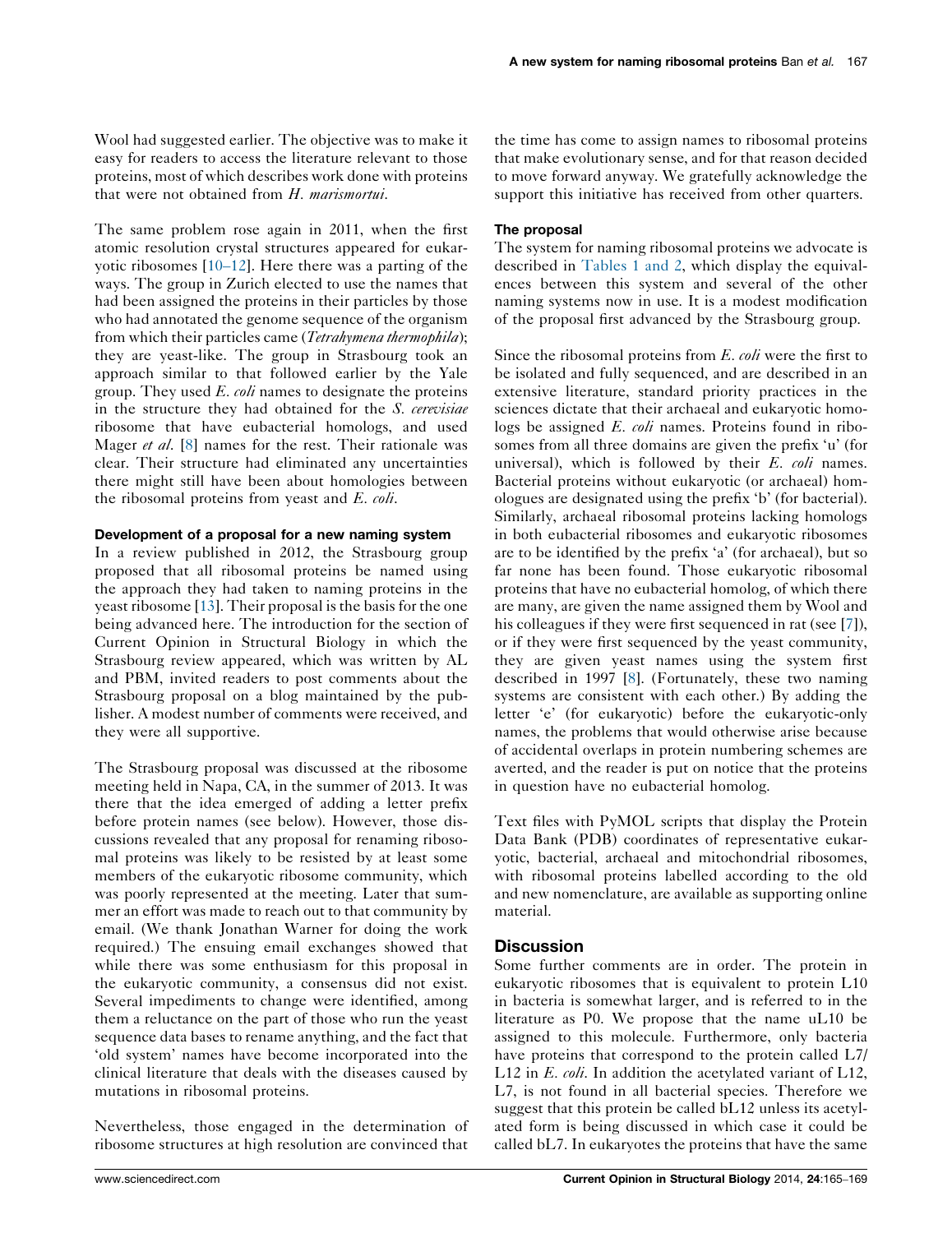<span id="page-3-0"></span>Table 1

New nomenclature for proteins from the small ribosomal subunit. New name# Taxonomic range<sup>\*</sup> Bacteria name Yeast name Human name bS1 B S1 – – eS1 A E – S1 S3A uS2 B A E S2 S0 SA uS3 B A E S3 S3 S3 uS4 B A E S4 S9 S9

| uvv              |            | $\tilde{}$               | $\tilde{}$      | $\check{\,}$    |
|------------------|------------|--------------------------|-----------------|-----------------|
| uS4              | <b>BAE</b> | S <sub>4</sub>           | S <sub>9</sub>  | S <sub>9</sub>  |
| eS4              | A E        |                          | S <sub>4</sub>  | S <sub>4</sub>  |
| uS <sub>5</sub>  | <b>BAE</b> | S <sub>5</sub>           | S <sub>2</sub>  | S <sub>2</sub>  |
| bS6              | B          | S <sub>6</sub>           |                 |                 |
| eS6              | A E        | $\overline{\phantom{0}}$ | S <sub>6</sub>  | S <sub>6</sub>  |
| uS7              | <b>BAE</b> | S7                       | S <sub>5</sub>  | S <sub>5</sub>  |
| eS7              | E          | $\overline{\phantom{0}}$ | S7              | S7              |
| uS8              | <b>BAE</b> | S <sub>8</sub>           | S22             | <b>S15A</b>     |
| eS8              | A E        |                          | S <sub>8</sub>  | S <sub>8</sub>  |
| uS9              | <b>BAE</b> | S <sub>9</sub>           | S <sub>16</sub> | S <sub>16</sub> |
| uS10             | <b>BAE</b> | S <sub>10</sub>          | S20             | S20             |
| eS10             | E          |                          | S <sub>10</sub> | S <sub>10</sub> |
| uS11             | <b>BAE</b> | S <sub>11</sub>          | S <sub>14</sub> | S14             |
| uS12             | <b>BAE</b> | S <sub>12</sub>          | S <sub>23</sub> | S <sub>23</sub> |
| eS12             | E          | $\overline{\phantom{a}}$ | S12             | S <sub>12</sub> |
| uS13             | <b>BAE</b> | S <sub>13</sub>          | S18             | S18             |
| uS14             | <b>BAE</b> | S <sub>14</sub>          | S29             | S29             |
| uS15             | <b>BAE</b> | S <sub>15</sub>          | S <sub>13</sub> | S <sub>13</sub> |
| <b>bS16</b>      | B          | S16                      |                 |                 |
| uS17             | <b>BAE</b> | S17                      | S11             | S <sub>11</sub> |
| eS17             | A E        | $\overline{\phantom{0}}$ | S17             | S17             |
| <b>bS18</b>      | B          | S <sub>18</sub>          |                 |                 |
| uS19             | <b>BAE</b> | S <sub>19</sub>          | S <sub>15</sub> | S <sub>15</sub> |
| eS <sub>19</sub> | A E        | $\overline{\phantom{0}}$ | S <sub>19</sub> | S <sub>19</sub> |
| <b>bS20</b>      | B          | S20                      |                 |                 |
| <b>bS21</b>      | B          | S <sub>21</sub>          |                 |                 |
| bTHX             | B          | <b>THX</b>               |                 |                 |
| eS21             | E          |                          | S <sub>21</sub> | S <sub>21</sub> |
| eS24             | A E        | ÷                        | S24             | S24             |
| eS25             | A E        |                          | S <sub>25</sub> | S <sub>25</sub> |
| eS26             | E          |                          | S <sub>26</sub> | S <sub>26</sub> |
| eS27             | A E        |                          | S <sub>27</sub> | S <sub>27</sub> |
| eS28             | A E        |                          | <b>S28</b>      | S28             |
| eS30             | A E        |                          | S30             | S30             |
| eS31             | A E        |                          | S31             | <b>S27A</b>     |
| RACK1            | E          |                          | Asc1            | RACK1           |

# b: bacterial, e: eukaryotic, u: universal.

\* B: bacteria, A: archaea, E: eukaryotes.

function as bL12, but which are not homologous to it, are called P1 and P2. In yeast, multiple forms of this protein are found: P1A, P1B, P2A, and P2B. Sometimes there is also a variant called P3, which is found exclusively in plants. We suggest that these names be retained. Furthermore, we suggest that capital letters following protein names be used to distinguish different isoforms of the same protein, when appropriate. The functional equivalent of bL12 in archaea has been called L12, but this is inappropriate since in sequence, that protein is closely related to P1, but not at all to bL12. Since there is only one variant we suggest that it can be called P1.

We note that the use of lower case prefixes before LY and SX names is a departure from prior practice that should

| Table 2                                                     |            |                          |                                 |                                 |  |  |
|-------------------------------------------------------------|------------|--------------------------|---------------------------------|---------------------------------|--|--|
| Nomenclature for proteins from the large ribosomal subunit. |            |                          |                                 |                                 |  |  |
| <b>New</b>                                                  | Taxonomic  | Bacteria                 | Yeast                           | Human                           |  |  |
| name <sup>#</sup>                                           | range      | name                     | name                            | name                            |  |  |
| uL1                                                         | BAE        | L1                       | L1                              | <b>L10A</b>                     |  |  |
| UL2                                                         | <b>BAE</b> | L2                       | L2                              | L8                              |  |  |
| uL3                                                         | BAE        | L <sub>3</sub>           | L <sub>3</sub>                  | L <sub>3</sub>                  |  |  |
| uL4                                                         | BAE        | L4                       | L4                              | L4                              |  |  |
| uL5                                                         | BAE        | L <sub>5</sub>           | L11                             | L11                             |  |  |
| uL6                                                         | BAE        | L <sub>6</sub>           | L9                              | L9                              |  |  |
| eL6                                                         | Ε          | $\overline{\phantom{0}}$ | L6                              | L <sub>6</sub>                  |  |  |
| eL8                                                         | ΑE         | $\overline{\phantom{0}}$ | L8                              | L7A                             |  |  |
| bL <sub>9</sub>                                             | B          | L9                       | $\overline{\phantom{0}}$        | $\overline{\phantom{a}}$        |  |  |
| uL10                                                        | BAE        | L10                      | P <sub>0</sub>                  | P <sub>0</sub>                  |  |  |
| uL11<br>bL <sub>12</sub>                                    | BAE<br>B   | L11<br>L7/L12            | L12<br>$\overline{\phantom{0}}$ | L12<br>$\overline{\phantom{0}}$ |  |  |
| uL <sub>13</sub>                                            | BAE        | L13                      | L <sub>16</sub>                 | <b>L13A</b>                     |  |  |
| eL13                                                        | A E        | $\overline{\phantom{0}}$ | L <sub>13</sub>                 | L <sub>13</sub>                 |  |  |
| uL14                                                        | BAE        | L14                      | L <sub>23</sub>                 | L23                             |  |  |
| eL14                                                        | A E        | $\overline{\phantom{0}}$ | L14                             | L14                             |  |  |
| uL15                                                        | <b>BAE</b> | L15                      | L <sub>28</sub>                 | L27A                            |  |  |
| eL15                                                        | A E        |                          | L15                             | L15                             |  |  |
| uL16                                                        | <b>BAE</b> | L16                      | L10                             | L10                             |  |  |
| bL <sub>17</sub>                                            | В          | L17                      | $\overline{\phantom{0}}$        | $\overline{\phantom{0}}$        |  |  |
| uL18                                                        | <b>BAE</b> | L18                      | L <sub>5</sub>                  | L <sub>5</sub>                  |  |  |
| eL18                                                        | ΑE         | $\overline{\phantom{0}}$ | L <sub>18</sub>                 | L18                             |  |  |
| bL <sub>19</sub>                                            | B          | L <sub>19</sub>          |                                 |                                 |  |  |
| eL19                                                        | ΑE         |                          | L <sub>19</sub>                 | L <sub>19</sub>                 |  |  |
| bL20                                                        | B          | L20                      |                                 |                                 |  |  |
| eL20                                                        | Ε          |                          | L20                             | <b>L18A</b>                     |  |  |
| bL <sub>21</sub>                                            | B<br>A E   | L21                      | L21                             | L21                             |  |  |
| eL21<br>uL <sub>22</sub>                                    | BAE        | L22                      | L17                             | L17                             |  |  |
| eL22                                                        | Ε          |                          | L22                             | L22                             |  |  |
| uL <sub>23</sub>                                            | BAE        | L <sub>23</sub>          | L25                             | L23A                            |  |  |
| uL <sub>24</sub>                                            | <b>BAE</b> | L24                      | L26                             | L26                             |  |  |
| eL24                                                        | ΑE         |                          | L24                             | L24                             |  |  |
| bL <sub>25</sub>                                            | B          | L25                      | $\overline{\phantom{0}}$        | $\overline{\phantom{0}}$        |  |  |
| bL27                                                        | В          | L27                      |                                 |                                 |  |  |
| eL27                                                        | Ε          |                          | L27                             | L27                             |  |  |
| bL <sub>28</sub>                                            | B          | L28                      | $\frac{1}{2}$                   |                                 |  |  |
| eL28                                                        | Ε          |                          |                                 | L28                             |  |  |
| uL29                                                        | BAE        | L29                      | L35                             | L35                             |  |  |
| eL29                                                        | Ε          |                          | L <sub>29</sub>                 | L <sub>29</sub>                 |  |  |
| uL30                                                        | BAE        | L30                      | L7                              | L7                              |  |  |
| eL30                                                        | A E        | L31                      | L30                             | L30                             |  |  |
| bL31<br>eL31                                                | B<br>ΑE    |                          | L31                             | L31                             |  |  |
| bL32                                                        | В          | L32                      |                                 |                                 |  |  |
| eL32                                                        | A E        |                          | L32                             | L32                             |  |  |
| bL <sub>33</sub>                                            | B          | L33                      |                                 |                                 |  |  |
| eL33                                                        | ΑE         |                          | L33                             | L35A                            |  |  |
| bL34                                                        | В          | L34                      |                                 |                                 |  |  |
| eL34                                                        | A E        |                          | L34                             | L34                             |  |  |
| bL35                                                        | В          | L35                      |                                 |                                 |  |  |
| bL36                                                        | В          | L36                      |                                 |                                 |  |  |
| eL36                                                        | Ε          | $\overline{\phantom{a}}$ | L36                             | L36                             |  |  |
| eL37                                                        | A E        |                          | L37                             | L37                             |  |  |
| eL38                                                        | A E        |                          | L38                             | L38                             |  |  |
| eL39                                                        | ΑE         |                          | L39                             | L39                             |  |  |
| eL40                                                        | ΑE         |                          | L40                             | L40                             |  |  |
| eL41                                                        | ΑE         |                          | L41                             | L41                             |  |  |
| eL42                                                        | A E        |                          | L42                             | L36A                            |  |  |
| eL43<br>P1/P2                                               | ΑE<br>ΑE   |                          | L43<br>P1/P2 (AB)               | L37A<br>P1/P2 $(\alpha \beta)$  |  |  |
|                                                             |            |                          |                                 |                                 |  |  |

# b: bacterial, e: eukaryotic, u: universal.

B: bacteria, A: archaea, E: eukaryotes.